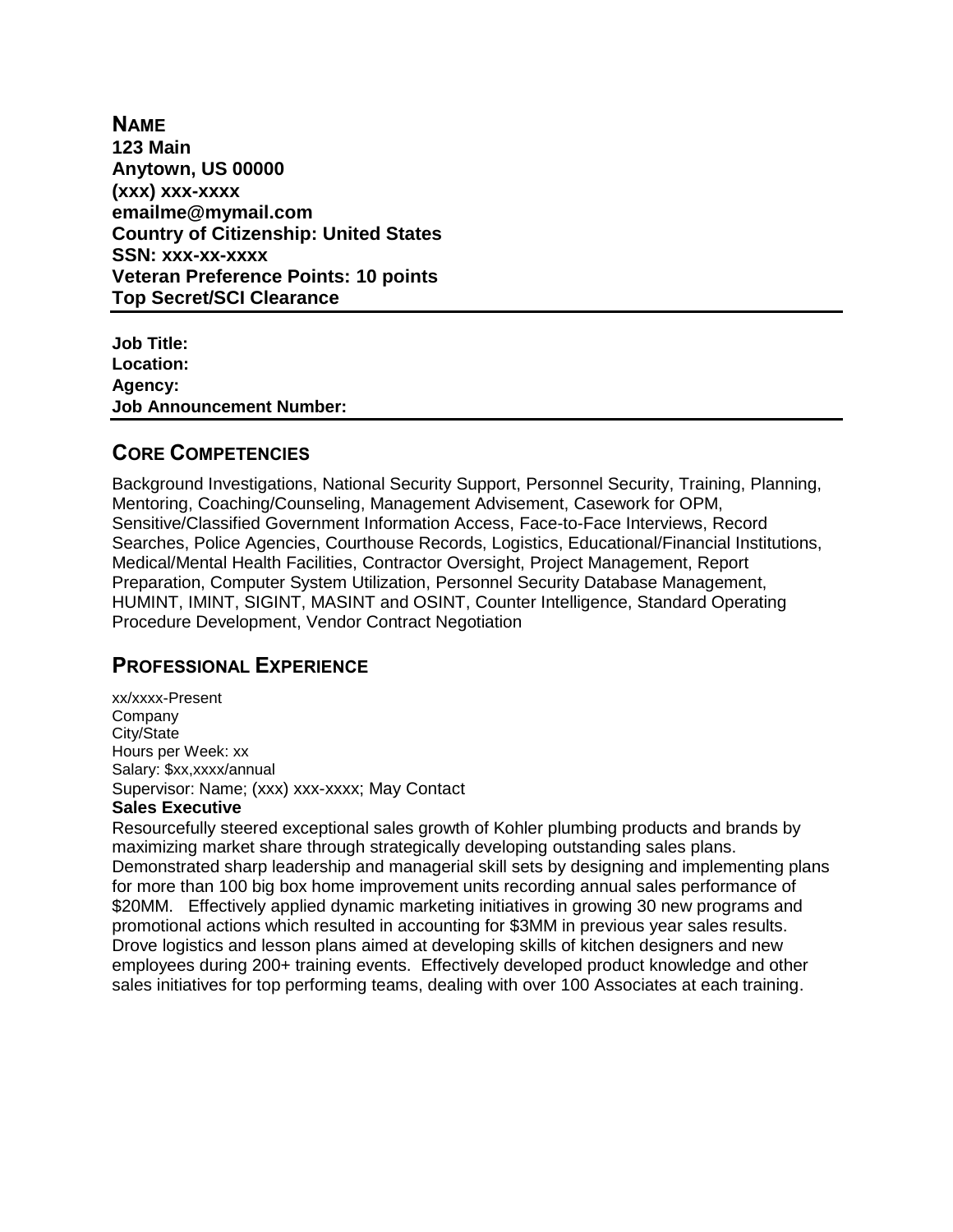#### **CLIENT NAME PAGE 2 OF 4**

xx/xxxx-Present **Company** City/State Hours per Week: xx Salary: \$xx.xxxx/annual Supervisor: Name; (xxx) xxx-xxxx; May Contact

#### **Logistics Officer**

Effectively led national/international ground and air transportation, budgetary development and maintenance efforts for vehicles as well as all weapons systems, property transfers and the acquisition and disposition of needed supplies for units of 200-400 individuals. Proficiently oversaw the management of \$76MM in vehicles and other equipment in accordance with all military requirements; successfully recorded zero losses. Efficiently administered the movement and transfer of 500 pieces of equipment valued in excess of \$5MM. Contributed excellent administrative and management skills to monitor the Property Loss Program with the resultant achievement of recovering \$175,000+ in lost or damaged combat equipment. Proficiently designed and applied strategic cost reductions with the net result of savings in excess of \$200,000 for Brigade. Successfully performed analysis of freight lane utilization for pre- and post-deployment operations. Resourcefully organized all routing, shipping and materiel pickups during complex deployment activities. Actively participated in all negotiation sessions with non-government vendors. Effectively delivered training, mentoring and coaching/counseling to staff of five subordinate personnel to ensure consistent compliance with stringent military guidelines, procedures, policies and directives. Productively managed all daily Brigade and team operations.

xx/xxxx-Present Company City/State Hours per Week: xx Salary: \$xx,xxxx/annual Supervisor: Name; (xxx) xxx-xxxx; May Contact

#### **Company Executive**

Productively served as second in command of a Digitized Military Intelligence Company overseeing activities of 70 personnel. Strategically prioritized and organized all maintenance and combat readiness activities encompassing \$70MM+ of combat systems that included 31 wheeled vehicles, 13 generators, eight trailers and computerized shelters, as well as more than 500 end items. Demonstrated excellent planning capabilities by coordinating the required, proactive periodic maintenance for 103 weapons and 86 units of equipment to assure combat readiness. Contributed design and implementation of maintenance tracking program for Brigade-Level Intelligence Electronic Warfare Systems. Proficiently developed tactical vehicle labeling systems utilized by entire Battalion.

xx/xxxx-Present Company City/State Hours per Week: xx Salary: \$xx,xxxx/annual Supervisor: Name; (xxx) xxx-xxxx; May Contact **Analysis Control Team Leader**

Applied dynamic leadership skills in providing comprehensive management abilities to assuring the combat readiness of \$10MM in equipment. Demonstrated excellent leadership and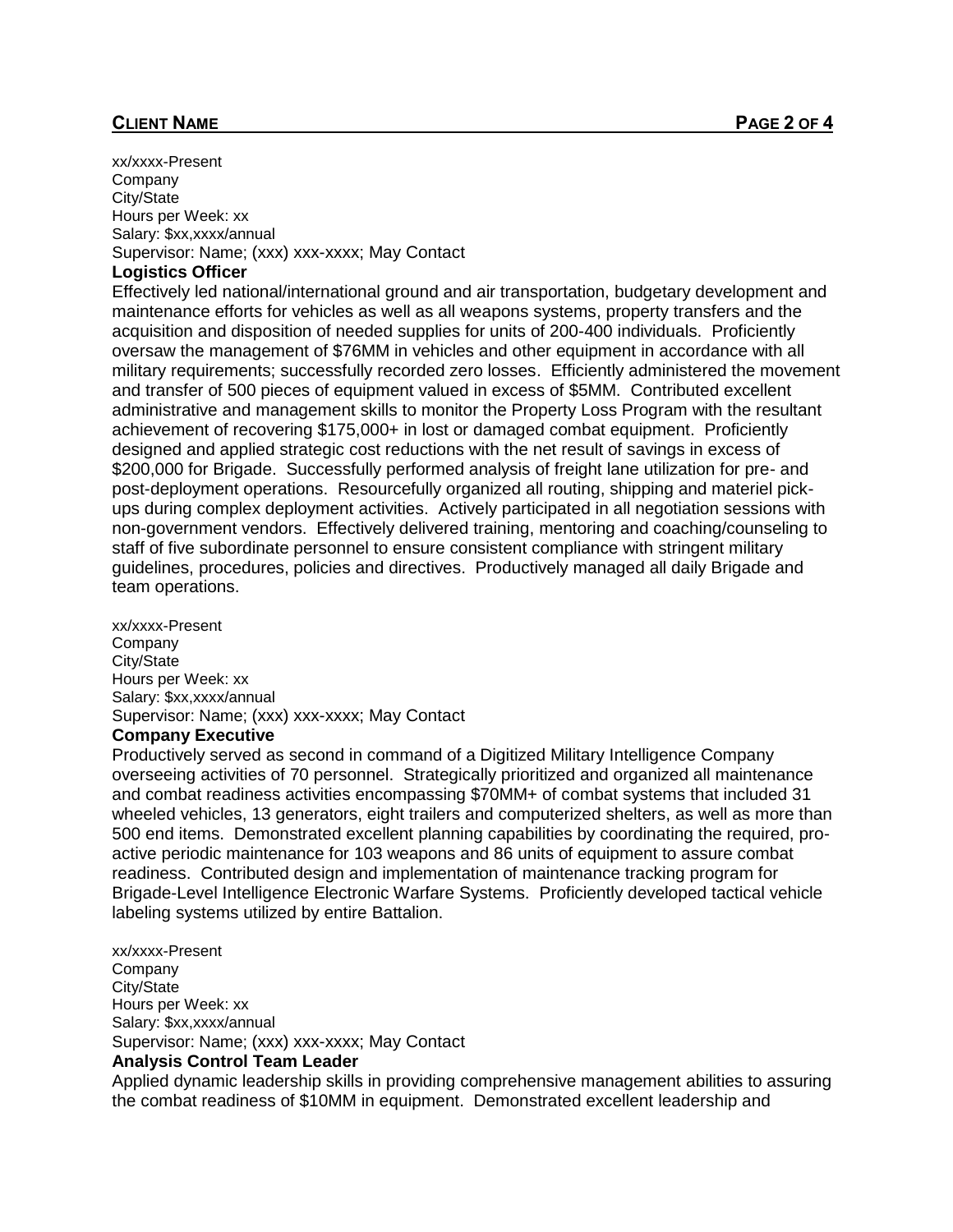#### **CLIENT NAME PAGE 3 OF 4**

managerial skills in training, coordinating and supervising platoon of 13 personnel, with responsibilities to assure safety and welfare of individuals. Designed Soldier Certification Standards as well as the adjoining Standard Operating Procedure for the Intelligence Imagery Systems (Common Ground Station TLQ-179). Skillfully developed capability for Brigade to view battlefield in support of effectively managing, tracking intelligence and targeting operations during battle. While engaged in battlefield training exercise, successfully contributed first communication link between Apache Longbow Helicopter (AH-64) and Common Ground Station TLQ 179, which aided Brigade Commander by providing real-time view of battlefield.

xx/xxxx-Present Company City/State Hours per Week: xx Salary: \$xx,xxxx/annual Supervisor: Name; (xxx) xxx-xxxx; May Contact

### **Counter Intelligence Platoon Leader**

Demonstrated excellent administrative and managerial skills in leading training and professional development as well as assuring highest levels of health and welfare for 24 personnel. Strategically prioritized and managed workflow to assure combat readiness for 32 wheeled vehicles, six computerized shelters and more than 500 other inventory units, with valuation exceeding \$10MM. Consistently ensured provision of Intelligence Electronic Warfare (IEW) and Human Intelligence (HUMINT) to meet needs of 1<sup>st</sup> Brigade Combat Team when required to meet a wide variety of international missions. Efficiently designed and managed Brigade foreign language program, supporting the maintenance of linguist 2/2 training proficiency levels. Successfully developed and assured utilization of Prophet Platoon Tactical Standard Operating Procedures, Unit Movement Officer Book and Maintenance SOP.

xx/xxxx-Present Company City/State Hours per Week: xx Salary: \$xx,xxxx/annual Supervisor: Name; (xxx) xxx-xxxx; May Contact

#### **Assistant Intelligence Officer S2**

Effectively administered intelligence activities, including analyzing and predicting enemy actions, intelligence processing, and, during combat, updated the All-Source Analysis System workstation. Additionally was tasked with comprehensive responsibilities attached to Brigade Force Protection, Physical, Personal and Operations Security Officer; developed operational area threat vulnerability analysis. Strategically developed summaries of intelligence operations during combat activities and assured detailed analyses were provided for subordinates; additionally, preceding Brigade deployment, developed threat analyses, order of battle, intelligence preparation of battlefield products, convoy briefings and incident tracking plan for Brigade area of operations. Diligently provided tracking of battlefield activities to Brigade Commander, both as Night Shift Intelligence OIC and later as Senior Intelligence Officer in the new Brigade area of operations.

Applied dynamic management skills in overseeing the renovation of 150 schools as well as other civil projects with the resultant employment of 3,000 Iraqi citizens. During project productively interfaced with and led 100+ contractors and vendors during negotiations for contracts worth \$4.25MM+.